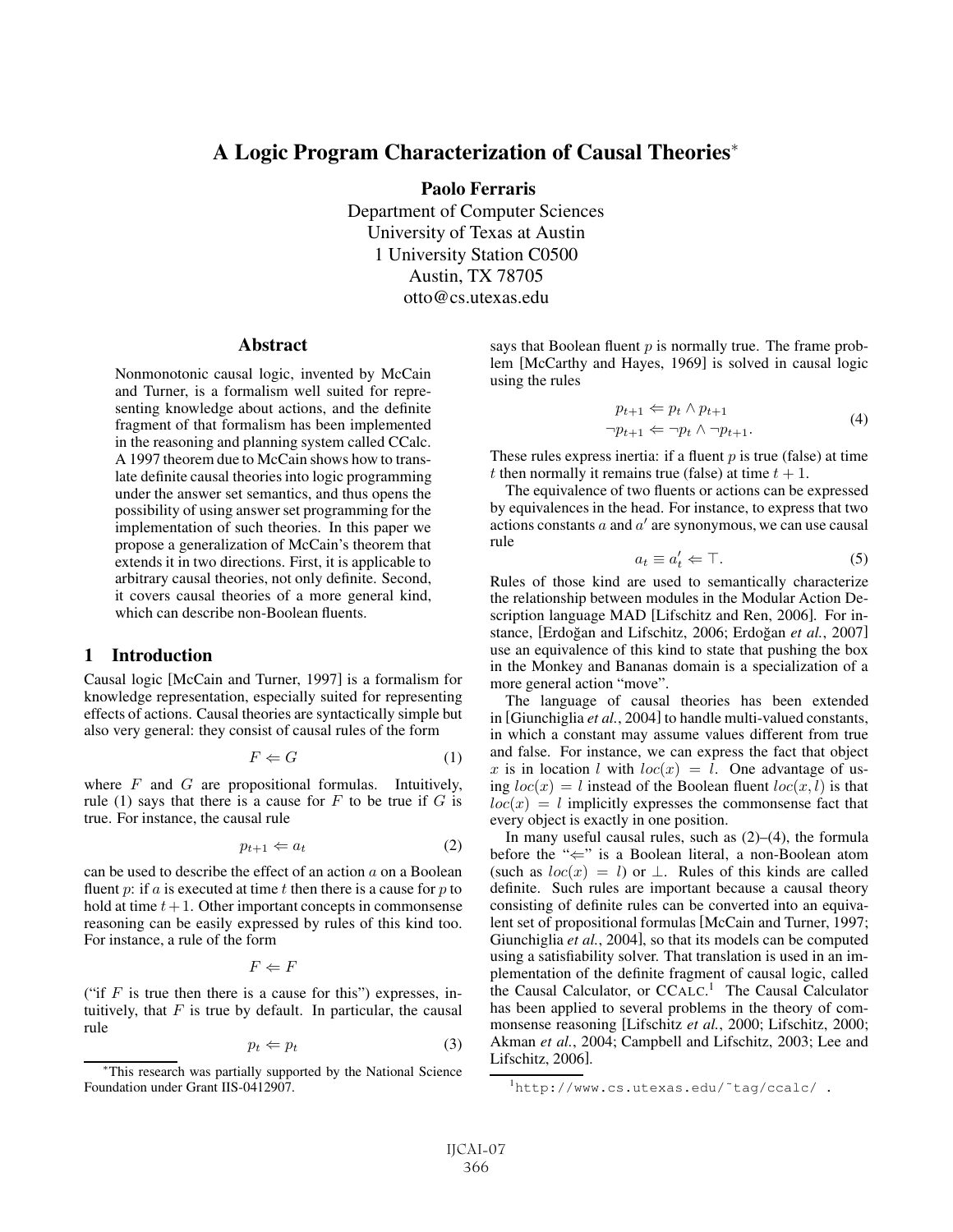On the other hand, a rule of the form (5) is not definite, so that the method of computing models described above is not applicable in the presence of such rules.

Another method of computing the models of a causal theory uses converting it into a logic program under the answer set semantics [Gelfond and Lifschitz, 1988; 1991]. This translation, discovered by McCain [1997], is modular (i.e., can be applied to a causal theory rule-by-rule). It converts, for instance, causal rule (3) into

$$
p_t \leftarrow not \neg p_t,
$$

which is the usual way of expressing that  $p_t$  is true by default in logic programs [Gelfond and Lifschitz, 1991, Section 3]. Answer set solvers — systems that find the answer sets for logic programs — can then be used to find the models of definite causal theories [Doğandağ *et al.*, 2001]. On the other hand, this translation is only applicable to Boolean causal theories consisting of definite rules.

In this paper we propose a translation that is more general than McCain's: it is applicable to arbitrary causal theories, including multi-valued theories containing nondefinite rules. The price that we pay for this generality is that the logic programs produced by our translation are programs with nested expressions. Such programs, defined in [Lifschitz *et al.*, 1999], can be converted into disjunctive programs in polynomial time at the price of introducing additional atoms [Pearce *et al.*, 2002]; this process has been implemented.<sup>2</sup> Consequently, our translation may allow us to compute the models of arbitrary causal theories using answer set solvers applicable to disjunctive programs, such as DLV  $^3$ , GNT  $^4$  and  $CMODELS, \frac{5}{3}$ .

Our translation, like the one due to McCain, is modular. It is defined in two steps. First, every rule of the given causal theory is converted into a set of rules in clausal form

$$
l_1 \vee \cdots \vee l_n \Leftarrow G \tag{6}
$$

where each  $l_i$  is a literal, using [Giunchiglia *et al.*, 2004, Proposition 4]. Then each rule (6) is replaced by a logic program with nested expressions; we will see that this program is "small" – usually linear in the size of the input.

In addition, we show how both steps can be done more efficiently. First of all, the "clausification" of a causal theory can be done without much increase in size if we agree to introduce auxiliary atoms. About converting a clausified causal theory into a logic program, we will show that many rules and atoms can be dropped in special cases. For instance, in case of causal theories with Boolean signature, we get a much simpler definition of the translation. Our optimizations also allow us to translate causal theories whose heads are literals or ⊥ into nondisjunctive logic programs. It follows that, for this class of causal theories, the problem of the existence of a model is in class NP.

We review the syntax and semantics of causal theories and logic programs in Sections 2 and 3, respectively. The transformation from causal theories in clausal form into logic program is shown in Section 4, and Section 5 describes how to make it more compact. Clausifying causal theories is discussed in Section 6.

#### 2 Causal Theories

We review the more general syntax and semantics of causal theories — which allow multi-valued constants from [Giunchiglia *et al.*, 2004].

A *(multi-valued)* signature is a set  $\sigma$  of symbols c, called *constants*, with a set of symbols Dom(c) (the *domain* of c) associated to each of them. A *(multi-valued) atom* is a string of the form  $c = v$ , where  $c \in \sigma$  and  $v \in Dom(c)$ . A *(multivalued) formula* is built from atoms using the connectives ∧, ∨, ¬,  $\top$  and  $\bot$ . Formulas of the forms  $F \supset G$  and  $F \equiv G$ can be seen as abbreviations in the usual way.

A (multi-valued) causal rule is an expression of the form  $F \Leftrightarrow G$ , where F and G are formulas. These formulas are called the head and the body of the rule respectively. A (multi-valued) causal theory is a set of causal rules.

A *(multi-valued)* interpretation over  $\sigma$  is a (total) function that maps each constant c of  $\sigma$  to an element of  $Dom(c)$ . An interpretation I *satisfies* (or is a *model of*) an atom  $c = v$  if  $I(c) = v$ . The definition of satisfaction and model of formulas of more general form follows the usual rules of propositional logic.

The semantics of causal theories of [Giunchiglia *et al.*, 2004] defines when an interpretation I of  $\sigma$  is a model of a causal theory T, as follows. The reduct  $T<sup>I</sup>$  of T relative to  $I$  is the set of the heads of the rules of  $T$  whose bodies are satisfied by  $I$ . We say that  $I$  is a model of  $T$  if  $I$  is the only model of  $T<sup>I</sup>$ . It is clear that replacing the head or the body of a causal rule by an equivalent formula doesn't change the models of a causal theory.

Take, for instance, the following causal theory with  $Dom(c) = \{1, 2, 3\}$ :

$$
\neg(c=1) \lor c=2 \Leftarrow \top
$$
  
\n
$$
\neg(c=2) \lor c=1 \Leftarrow \top,
$$
\n(7)

The reduct relative to any  $I$  is always

$$
\{\neg(c=1) \lor c=2, \neg(c=2) \lor c=1\},\
$$

which is equivalent to  $c = 1 \equiv c = 2$ . The only model of the reduct is the interpretation J such that  $J(c)=3$ . It is then clear that  $J$  is a model of (7), while no other interpretation  $I$ is a model of this causal theory because  $I$  is not a model of the reduct.

A *literal* is either an atom a or its negation  $\neg a$ . A rule of the form (6), where  $n \geq 0$  and  $l_1, \ldots, l_n$  are literals, is said to be in *clausal form*. It is also *semi-definite* if  $n \leq 1$ , and *definite* if either the head is  $\perp$  ( $n = 0$ ) or an atom. A causal theory is *in clausal form* (*semi-definite*, *definite*) if all its rules are in clausal form (respectively *semi-definite*, *definite*).

A constant c is *binary* if  $|Dom(c)| = 2$ . It is also *Boolean* if  $Dom(c) = \{t, f\}$ . Signatures, formulas, causal rules and causal theories are *binary* (*Boolean*), if they contain binary (respectively, Boolean) constants only. In case of a binary signature, the difference between definite and semi-definite

<sup>2</sup> http://www.cs.uni-potsdam.de/˜torsten/nlp/

 $^{3}$ http://www.dbai.tuwien.ac.at/proj/dlv/.

<sup>4</sup> http://www.tcs.hut.fi/Software/gnt/ .

<sup>5</sup> http://www.cs.utexas.edu/˜tag/cmodels/ .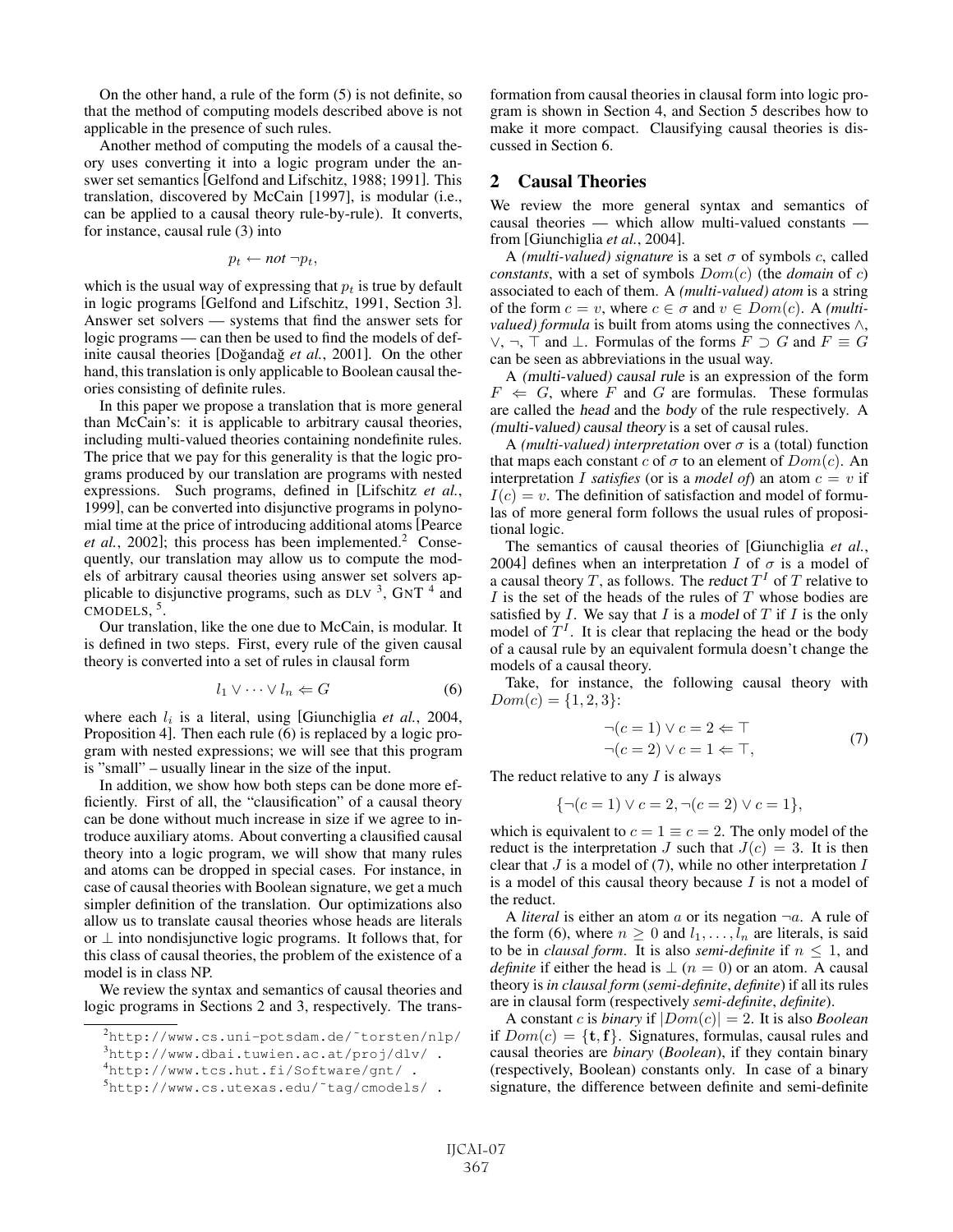causal rules is not essential, because every negative literal can be rewritten as an atom. For instance, if the underlying signature is Boolean then  $\neg(c = \mathbf{t})$  is equivalent to  $c = \mathbf{f}$ . In case of Boolean constants c, we will often write  $c = \mathbf{t}$  simply as c. If a causal theory of a Boolean signature doesn't contain atoms of the form  $c = f$  then the heads and bodies of its rules are essentially classical, as in the original definition of causal theories [McCain and Turner, 1997]. We call such theories MCT theories.

Take, for instance, the following MCT theory  $T$  of signature  $\{p, q\}$ :

$$
p \lor \neg q \Leftarrow \top
$$
  
 
$$
q \Leftarrow p.
$$
 (8)

The interpretation I defined by  $I(p) = I(q) = \mathbf{t}$  is a model of T. Indeed, in this case  $T^I = \{p \lor \neg q, q\}$ , and its only model is I. No other interpretation is a model of T: if  $I(p) = \mathbf{t}$  and  $I(q) = \mathbf{f}$  then I is not a model of the reduct  $T^I = \{p \lor \neg q, q\},\$ while if  $I(p) = \mathbf{f}$  then the reduct  $T^I = \{p \lor \neg q\}$  has more than one model.

#### 3 Logic programs

The answer set semantics was originally defined in [Gelfond and Lifschitz, 1988] for logic programs of a very simple form and has been generalized several times. Here we review the syntax and semantics of programs with nested expressions [Lifschitz *et al.*, 1999]. In this section, the words "atom" and "literal" are understood as in classical propositional logic. A *nested expression* is built from literals using the 0-place connectives  $\top$  and  $\bot$ , the unary connective "*not*" (negation as failure) and the binary connectives "," (conjunction) and ";" (disjunction).

A logic program rule (with nested expressions) has the form

 $F \leftarrow G$ 

where  $F$  and  $G$  are nested expressions. As in causal rules,  $F$ is called the *head* of the rule and G its *body*. Finally, a logic program (with nested expressions) is a set of logic program rules.

The answer set semantics defines when a consistent set of literals (a set that doesn't contain both a and  $\neg a$  for the same atom  $a$ ) is an answer set for a logic program. In the rest of this section  $X$  stands for a consistent set of literals,  $l$  for a literal, F and G for nested expressions and  $\Pi$  for a logic program.

We define when X *satisfies* F (symbolically,  $X \models F$ ) recursively as follows:

- $X \models l$  if  $l \in X$ ,
- $X \models \top$  and  $X \not\models \bot$ ,
- $X \models not F$  if  $X \not\models F$ ,
- $X \models F, G$  if  $X \models F$  and  $X \models G$ , and
- $X \models F$ ; G if  $X \models F$  or  $X \models G$ .

Finally, X satisfies  $\Pi$  ( $X \models \Pi$ ) if, for all rules  $F \leftarrow G$  in  $\Pi$ ,  $X \models F$  whenever  $X \models G$ .

The reduct  $\Pi^X$  of  $\Pi$  relative to X is the result of replacing every maximal subexpression of Π that has the form *not* F with  $\perp$  if  $X \models F$ , and with  $\top$  otherwise. A set X is an *answer set* for  $\Pi$  if X is a minimal set (in the sense of set inclusion) satisfying  $\Pi^X$ .

An expression of the form  $F \leftrightarrow G$  will stand for two rules  $F \leftarrow G$  and  $G \leftarrow F$ .

## 4 Main translation

Consider a multi-valued signature  $\sigma$ . For any formula F of that signature, we define F*ne* as the nested expression obtained from F by replacing each  $\land$  with a comma,  $\lor$  with a semicolon and ¬ with *not*.

We are now ready to define our translation. Given any causal theory T in clausal form, we define  $\Pi_T$  as the program with nested expressions obtained from T

• by replacing each causal rule (6) by

$$
l_1; \ldots; l_n \leftarrow not\ not\ G^{ne}, (\overline{l_1}; not\ \overline{l_1}), \ldots, (\overline{l_n}; not\ \overline{l_n})
$$
  
(9)

where each  $\overline{l_i}$  stands for the literal complementary to  $l_i$ , and

• by adding, for every constant  $c \in \sigma$  and every distinct  $v, v' \in Dom(c)$ , rules

$$
c = v \leftrightarrow \bigcup_{w \in Dom(c) \setminus \{v\}} \neg(c = w) \tag{10}
$$

$$
\neg(c = v); \neg(c = v') \leftarrow not (c = v), not (c = v') \quad (11)
$$
  
where the "big comma" is used in the same way as big

conjunctions. According to this definition, each rule (9) of  $\Pi_T$  can be obtained from the corresponding rule of  $T$  in three steps: by

- replacing each propositional connective with the corresponding "logic program connective", with the exception of negation in the head,
- prepending *not not* to the body of the rule, and
- adding some "excluded middle hypotheses" to the body of the rule.

This last step "compensates" the replacement of ∨ with the corresponding "stronger" logic program connective. It is clear that this translation is linear if there is an upper bound on the size of the domain for each constant in  $T$  (for instance, when  $T$  is binary).

Rules (10) and (11) relate literals containing the same constant. They are needed to establish a 1–1 relationship between the models of  $T^I$  and the subsets of I that satisfy  $\Pi_T^I$ .

For instance, if T is (7) then  $\Pi_T$  is

$$
\neg(c = 1); c = 2 \leftarrow \text{not not } \top, (c = 1; \text{not } (c = 1)),(\neg(c = 2); \text{not } \neg(c = 2))\n\varphi(c = 2); c = 1 \leftarrow \text{not not } \top, (c = 2; \text{not } (c = 2)),(\neg(c = 1); \text{not } \neg(c = 1))c = 1 \leftrightarrow \neg(c = 2), \neg(c = 3)c = 2 \leftrightarrow \neg(c = 1), \neg(c = 3)c = 3 \leftrightarrow \neg(c = 1), \neg(c = 2)\n\varphi(c = 1); \neg(c = 2) \leftarrow \text{not } (c = 1), \text{not } (c = 2)\n\varphi(c = 1); \neg(c = 3) \leftarrow \text{not } (c = 1), \text{not } (c = 3)\n\varphi(c = 2); \neg(c = 3) \leftarrow \text{not } (c = 2), \text{not } (c = 3).
$$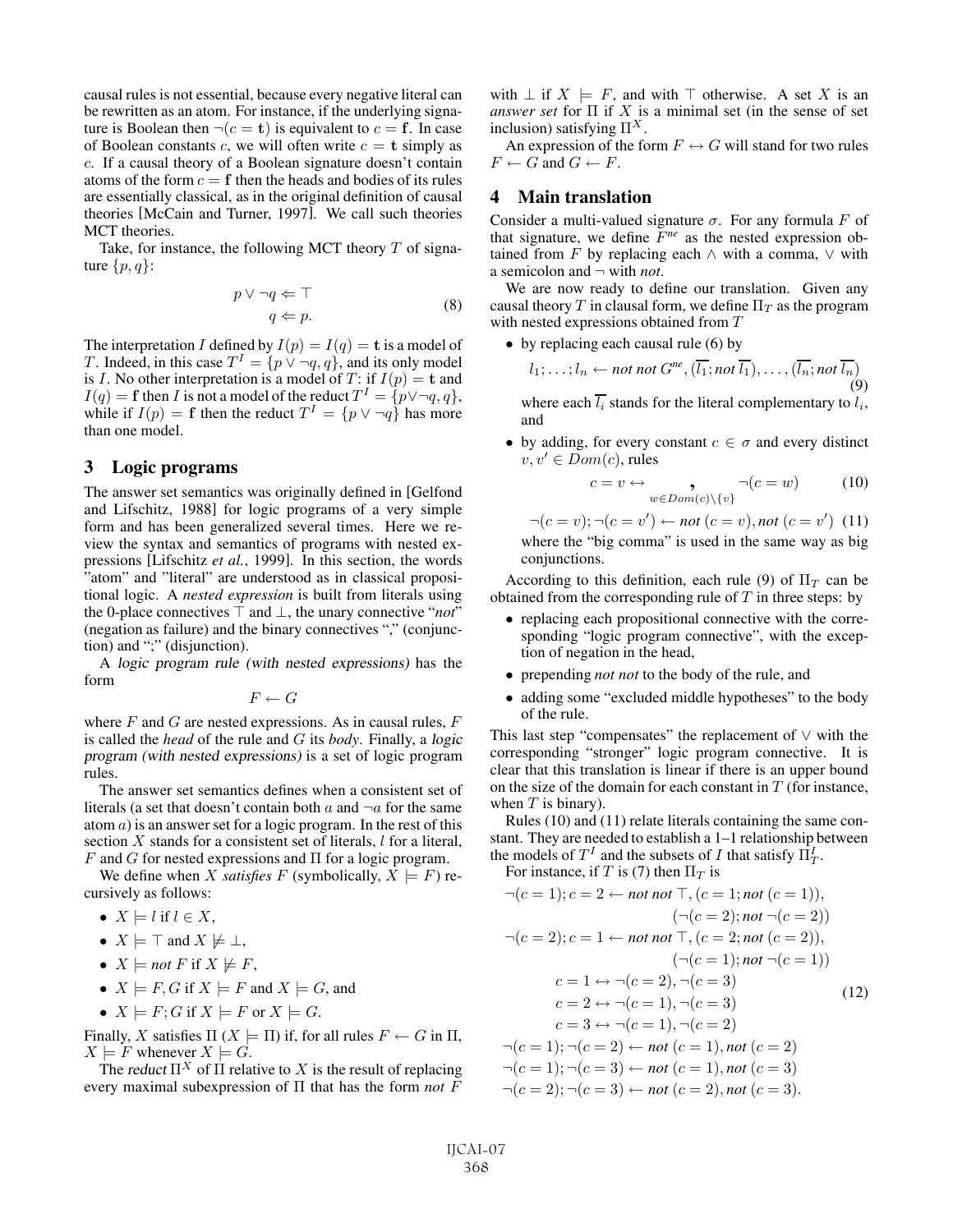If T is (8) then  $\Pi_T$  is

$$
p; \neg q \leftarrow not not \top, (\neg p; not \neg p), (q; not q)
$$
  
\n
$$
q \leftarrow not not p, (\neg q; not \neg q)
$$
  
\n
$$
p \leftrightarrow \neg (p = \mathbf{f})
$$
  
\n
$$
p = \mathbf{f} \leftrightarrow \neg p
$$
  
\n
$$
q \leftrightarrow \neg (q = \mathbf{f})
$$
  
\n
$$
q = \mathbf{f} \leftrightarrow \neg q
$$
  
\n
$$
\neg p; \neg (p = \mathbf{f}) \leftarrow not p, not (p = \mathbf{f})
$$
  
\n
$$
\neg q; \neg (q = \mathbf{f}) \leftarrow not q, not (q = \mathbf{f}).
$$

The theorem below expresses the soundness of this translation. We identify each interpretation with the (complete) set of literals over  $\sigma$  that are satisfied by the interpretation.

Theorem 1 *For any causal theory* T *in clausal form, the models of*  $T$  *are identical to the answer sets for*  $\Pi_T$ .

For instance, the only answer set for (12) is  $\{\neg(c =$ 1),  $\neg$ ( $c = 2$ ),  $c = 3$ }, and indeed it is the only model of (7). The only answer set for (13) is  $\{p, \neg (p = \mathbf{f}), q, \neg (q = \mathbf{f})\},\$ which is the only model of (8).

For each causal rule (6) that has the form  $l_1 \leftarrow G$  (i.e.,  $n = 1$ , we can drop the "excluded middle hypothesis" from the corresponding rule (9) of  $\Pi_T$ . Two logic programs  $\Pi_1$ and  $\Pi_2$  are *strongly equivalent* if, for any program  $\Pi$ ,  $\Pi_1 \cup \Pi$ has the same answer sets of  $\Pi_2 \cup \Pi$  [Lifschitz *et al.*, 2001].

Proposition 1 *For any literal* l *and any nested expression* F*, the one-rule logic program*

$$
l \leftarrow F, (\bar{l}; not \bar{l})
$$

*is strongly equivalent to*

$$
l \leftarrow F.
$$

For instance, the second rule of (13) can be rewritten as

$$
q \leftarrow not\; not\; p
$$

and the answer sets don't change.

However, dropping terms of the form  $\overline{l_i}$ ; *not*  $\overline{l_i}$  from (9) is usually not sound when  $n > 1$ . Take, for instance, the onerule MCT causal theory:

$$
p \vee \neg p \Leftarrow \top,
$$

which has no models. As we expect, the corresponding logic program  $\Pi_T$ :

$$
p; \neg p \leftarrow \text{not not } \top, (\neg p; \text{not } \neg p), (p; \text{not } p)
$$

$$
p \leftrightarrow \neg (p = \mathbf{f})
$$

$$
p = \mathbf{f} \leftrightarrow \neg p
$$

$$
\neg p; \neg (p = \mathbf{f}) \leftarrow \text{not } p, \text{not } (p = \mathbf{f})
$$
(14)

has no answer sets. If we drop the two disjunctions in the body of the first rule of (14) we get a logic program with two answer sets  $\{p, \neg(p = f)\}\$  and  $\{\neg p, p = f\}$  instead.

## 5 Reducing the translation

Our simplification of  $\Pi_T$  depends on two parameters:

- a set S of atoms of  $\sigma$  such that every atom occurring in T belongs to S, and
- a set C of constants of  $\sigma$  such that every rule of T containing a constant from  $C$  in the head is semidefinite.

For each constant  $c$ , let  $N_c$  denote the number of atoms containing  $c$  that do not occur in  $S$ . We define the logic program  $\Delta_T(S, C)$  as obtained from  $\Pi_T$  by:

- dropping all rules (11) such that  $c \in C$  or  $\{c = v, c =$  $v'\} \nsubseteq S$ ,
- replacing, for each constant c such that  $N_c > 0$ , rules (10) with the set of rules

$$
\bullet \qquad \bullet \qquad \neg(c = w) \leftarrow c = v \qquad (15)
$$

for all  $v \in Dom(c)$  such that  $c = v \in S$ , and

• adding

$$
\perp \leftarrow \bigcup_{w \; : \; c=w \in S} \mathit{not} \; (c=w) \tag{16}
$$

for each constant c such that  $N_c > 1$ .

We will denote  $\Delta_T(S, \emptyset)$  by simply  $\Delta_T(S)$ . We can easily notice that  $\Delta_T(S, \emptyset)$  contains atoms from S only. Clearly, when S contains all atoms,  $\Delta_T(S) = \Pi_T$ . Taking S smaller and C larger makes  $\Delta_T(S, C)$  contain less and generally simpler rules.

Rules (15) impose a condition similar to the left-to-right half of  $(10)$ , but they are limited to atoms of S. Rule  $(16)$ expresses, in the translation, the following fact about causal theories: if neither of two distinct atoms  $c = v_1$  and  $c = v_2$ occurs in a causal theory  $T$  then no model of  $T$  maps  $c$  to either  $v_1$  or  $v_2$ . For instance, if  $Dom(c) = \{1, 2, 3\}$  and only  $c = 1$  occurs in T then every model of T maps c to 1. However, if  $c = 2$  occurs in T as well then c can be mapped to 3, as shown by example (7).

For instance, if T is (7) then  $\Delta_T(\lbrace c=1, c=2 \rbrace)$  is

$$
\neg(c=1); c=2 \leftarrow not not \top, (c=1; not (c=1)),\n(\neg(c=2); not \neg(c=2))\n\neg(c=2); c=1 \leftarrow not not \top, (c=2; not (c=2)),\n(\neg(c=1); not \neg(c=1)) \quad (17)\n\neg(c=2) \leftarrow c=1\n\neg(c=1) \leftarrow c=2\n\neg(c=1); \neg(c=2) \leftarrow not (c=1), not (c=2)
$$

If S is a set of atoms, a subset of  $\{a, \neg a : a \in S\}$  is *complete over* S if it contains exactly one of the two literals a or  $\neg a$  for each  $a \in S$ .

Theorem 2 *Let* T *be a causal theory over* σ*. Let* S *be a set of atoms of* σ *such that every atom occurring in* T *belongs to* S*, and let* C *be a set of constants of* σ *such that every rule of* T *containing a constant from* C *in the head is semidefinite. Then*  $I \mapsto I \cap \{a, \neg a : a \in S\}$  *is a 1–1 correspondence between the models of* T *and the answer sets of*  $\Delta_T(S, C)$ *that are complete over* S*.*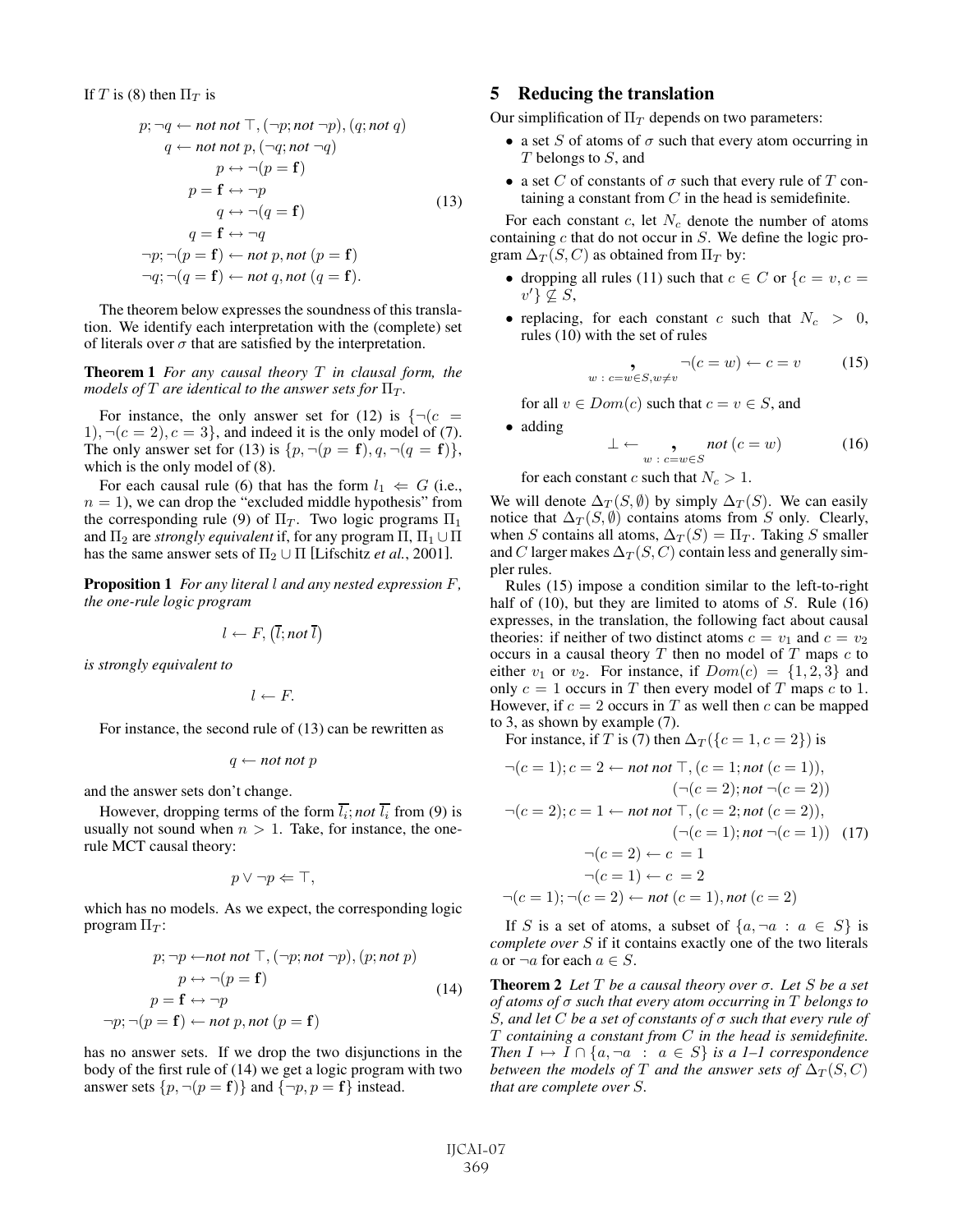We get the models of the original causal theory by looking at the unique interpretation that satisfies each complete answer set for  $\Delta_T(S, C)$ . (The uniqueness of the interpretation is guaranteed by the theorem.) For instance,  $\{\neg (c =$  $1$ ,  $\neg$ ( $c = 2$ )} is the only complete answer set for (17); it corresponds to the interpretation that maps  $c$  to 3, and this is indeed the only model of (7).

Program  $\Delta_T(S, C)$  may have incomplete answer sets, and those don't correspond to any interpretation. They can be eliminated from  $\Delta_T(S, C)$  by adding the constraint

$$
\bot \leftarrow not \ a, not \ \neg a \tag{18}
$$

for every  $a \in S$ .

We can notice that no constant  $c \in C$  occurs in the head of "intrinsically disjunctive" rules of  $\Delta_T(S, C)$ . Indeed, if  $c \in C$  then each rule (9) with c in the head is nondisjunctive because it comes from a semi-definite causal rule, and  $\Delta_T(S, C)$  doesn't contain rules (11) whose head contains c. Moreover, rules (10) and (16) can be strongly equivalently rewritten as nondisjunctive rules. In particular, it is possible to translate semi-definite causal theories into nondisjunctive programs of about the same size. As a consequence, the problem of the existence of a model of a semi-definite causal theory is in class NP.

When, for a binary constant  $c$ , only one of the two atoms belongs to S, all rules (10) and (11) in  $\Pi_T$  for such constant c are replaced in  $\Delta_T(S, C)$  by a single rule (15) whose head is  $\top$ , which can be dropped. In particular, an MCT theory T over  $\sigma$  can be translated into logic program  $\Delta_T(\sigma)$ , basically consisting just of rules (9) for all rules (6) in  $T$ .

For instance, if T is (8) then  $\Delta_T(\lbrace p, q \rbrace)$  is

$$
p; \neg q \leftarrow not not \top, (\neg p; not \neg p), (q; not q)
$$

$$
q \leftarrow not not p, (\neg q; not \neg q)
$$

whose only complete answer set is  $\{p, q\}$  as expected.

#### 6 Clausifying a causal theory

As we mentioned in the introduction, the translations from the previous sections can also be applied to arbitrary causal theories, by first converting them into clausal form. One way to do that is by rewriting the head of each rule in conjunctive normal form, and then by breaking each rule

$$
C_1 \wedge \cdots \wedge C_n \Leftarrow G,\tag{19}
$$

where  $C_1, \ldots, C_n$   $(n \ge 0)$  are clauses, into n rules

$$
C_i \Leftarrow G \tag{20}
$$

 $(i = 1, \ldots, n)$  [Giunchiglia *et al.*, 2004, Proposition 4]. However, this reduction may lead to an exponential increase in size unless we assume an upper bound on the number of atoms that occur in the head of each single rule.

We propose a reduction from an arbitrary causal theory to a causal theory where the head of each rule has at most three atoms. This translation can be computed in polynomial time and requires the introduction of auxiliary Boolean atoms. The translation is similar to the one for logic programs from [Pearce *et al.*, 2002] mentioned in the introduction.

We denote each auxiliary atom by  $d_F$ , where F is a formula. For any causal theory T, the causal theory  $T'$  is obtained by  $T$  by

- replacing the head of each rule  $F \Leftarrow G$  in T by  $d_F$ , and
- adding, for each subformula  $F$  that occurs in the head of rules of  $T$ , ( $\otimes$  denotes a binary connective)

- 
$$
d_F \equiv F \Leftarrow \top
$$
, if *F* is an atom,  $\top$  and  $\bot$ ,

- 
$$
d_F \equiv \neg d_G \Leftarrow \top
$$
, if F has the form  $\neg G$ , and

 $- d_F \equiv d_G \otimes d_H \Leftarrow \top$ , if F has the form  $G \otimes H$ .

Intuitively, the equivalences in the heads of the rules above recursively define each atom  $d_F$  occurring in  $T'$  to be equivalent to F. This translation is clearly modular.

If  $T$  is an MCT theory then  $T'$  is an MCT theory also. For instance, MCT rule

$$
p \lor (q \land \neg r) \Leftarrow r
$$

is transformed into the following 7 MCT rules:

$$
d_{p\vee(q\wedge\neg r)} \Leftarrow r
$$
  
\n
$$
d_{p\vee(q\wedge\neg r)} \equiv d_p \vee d_{q\wedge\neg r} \Leftarrow \top
$$
  
\n
$$
d_{q\wedge\neg r} \equiv d_q \wedge d_{\neg r} \Leftarrow \top
$$
  
\n
$$
d_{\neg r} \equiv \neg d_r \Leftarrow \top
$$
  
\n
$$
d_a \equiv a \Leftarrow \top \qquad (a \in \{p, q, r\})
$$

Theorem 3 *For any causal theory* T *over a signature* σ*,*  $I \mapsto I|_{\sigma}$  is a 1–1 correspondence between the models of  $T'$ *and the models of T.* 

We can see that every rule in causal theories of the form  $T'$  is either already in clausal form, or has the body  $\top$  and at most three atoms in the head. It is not hard to see that the clausification process described at the beginning of the section is linear when applied to  $T'$ .

# 7 Related work and conclusions

McCain's translation [McCain and Turner, 1997] is a linear and modular translation applicable to (semi-)definite MCT theories  $T$  (over  $\sigma$ ) whose bodies are conjunction of literals. Our translation  $\Delta_T(\sigma)$  is similar to McCain's translation for causal theories of those kinds. Also, the two outputs are in presence of rules of the form (18) — strongly equivalent to each others. In this sense, our translation is a generalization of McCain's translation.

Another translation [Doğandağ et al., 2004] turns MCT theories called "almost definite" into logic programs. For a causal theory  $T$  that is both almost definite and in normal form,  $\Delta_T(\sigma)$  is essentially strongly equivalent to the output of their translation. Causal theories in normal form seem more general than almost definite causal theories, as we don't know if there is any simple, modular and almost linear trasformation from arbitrary causal theories (or even from MCT theories) to almost definite causal theories.

Future work will include studying how we can turn a theory in the Modular Action Description language MAD into a logic program. This will require extending the translation to causal theories with variables [Lifschitz, 1997] and finding other simplifications of the translation.

We will also like to investigate the relationship between causal theories and logic programs with aggregates. It turns